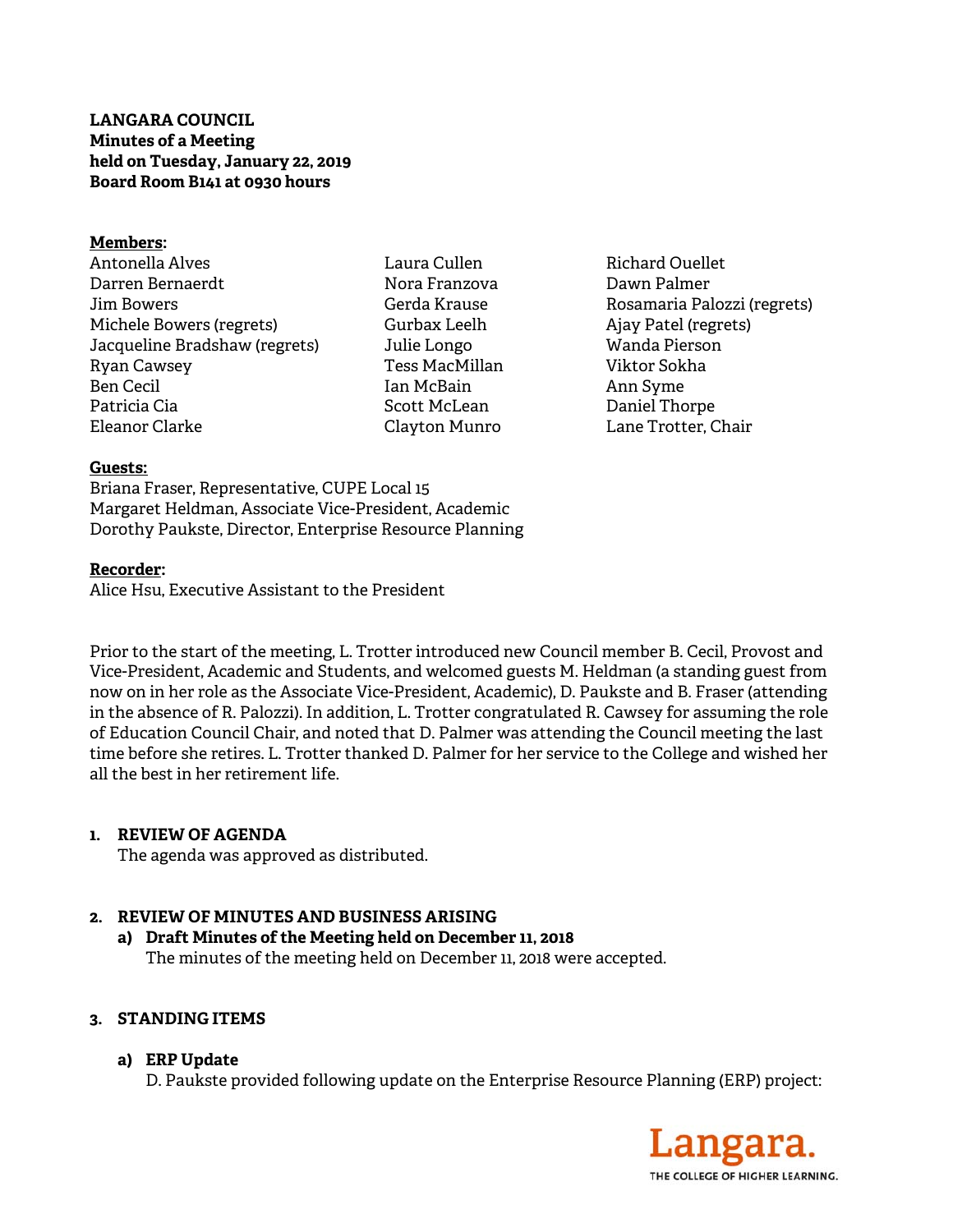- The Enterprise Resource Planning (ERP) project is being renamed as Workday at Langara project.
- In total, 115 Langara participants were involved in the 128 Discovery Workshops held between October 2018 and the second week of January 2019.
- The Architect Workshops will run from the second week of February 2019 until early April 2019. Participants will be able to start looking at what the Workday product looks like and decide how we want to configure the system to fit our needs.
- A community event ERP Open House will be held on February 11, 2019 to engage all faculty and staff to learn more about the project.

## b) **IT Update**

V. Sokha reported that IT continues to be heavily involved in the ERP project dealing with Identify Access Management and data cleansing. IT staff who were working on the Banner Backlog Reduction project that was completed in December 2018 will gradually be reassigned to the Workday at Langara project.

In responses to a question about Windows 10 and Office 365, V. Sokha advised that IT is working on creating a new Windows 10 template since Microsoft will cease supporting Windows 7. The project is taking longer than expected due to some hardware issues. The new timeline for the project is still to be determined.

## **4. CURRICULUM ITEMS**

**a) Education Council Meetings held on December 4, 2018 (Virtual Meeting) and December 18, 2018** 

R. Cawsey advised that the virtual meeting on December 4, 2018 was held after the regular meeting scheduled for November 20, 2018 failed to reach the quorum. Votes were cast through emails in accordance with the terms set out in the Education Council Bylaws that allow a virtual meeting to be called to deal with specific issues when a regularly scheduled meeting is not available in the necessary timeframe. Since the November 20, 2018 meeting was originally the last regular meeting curriculum proposals for the summer 2019 semester could be reviewed, it was important to hold the virtual meeting to review all items that have admission requirements needing to be implemented in time for the summer 2019 semester. Other curriculum proposals were tabled until the following regular meeting was held on December 18, 2018.

R. Cawsey then referred to the summary report attached to the agenda for the Education Council meetings held on December 4 (virtually) and December 18, 2018 and highlighted the following:

 Two new programs were approved: Part-time version of existing Certificate in Education Assistant program (offering greater schedule flexibility) and Citation in Full Stack Web Development program (which received some funding from the Ministry of Advanced Education, Skills and Training.)